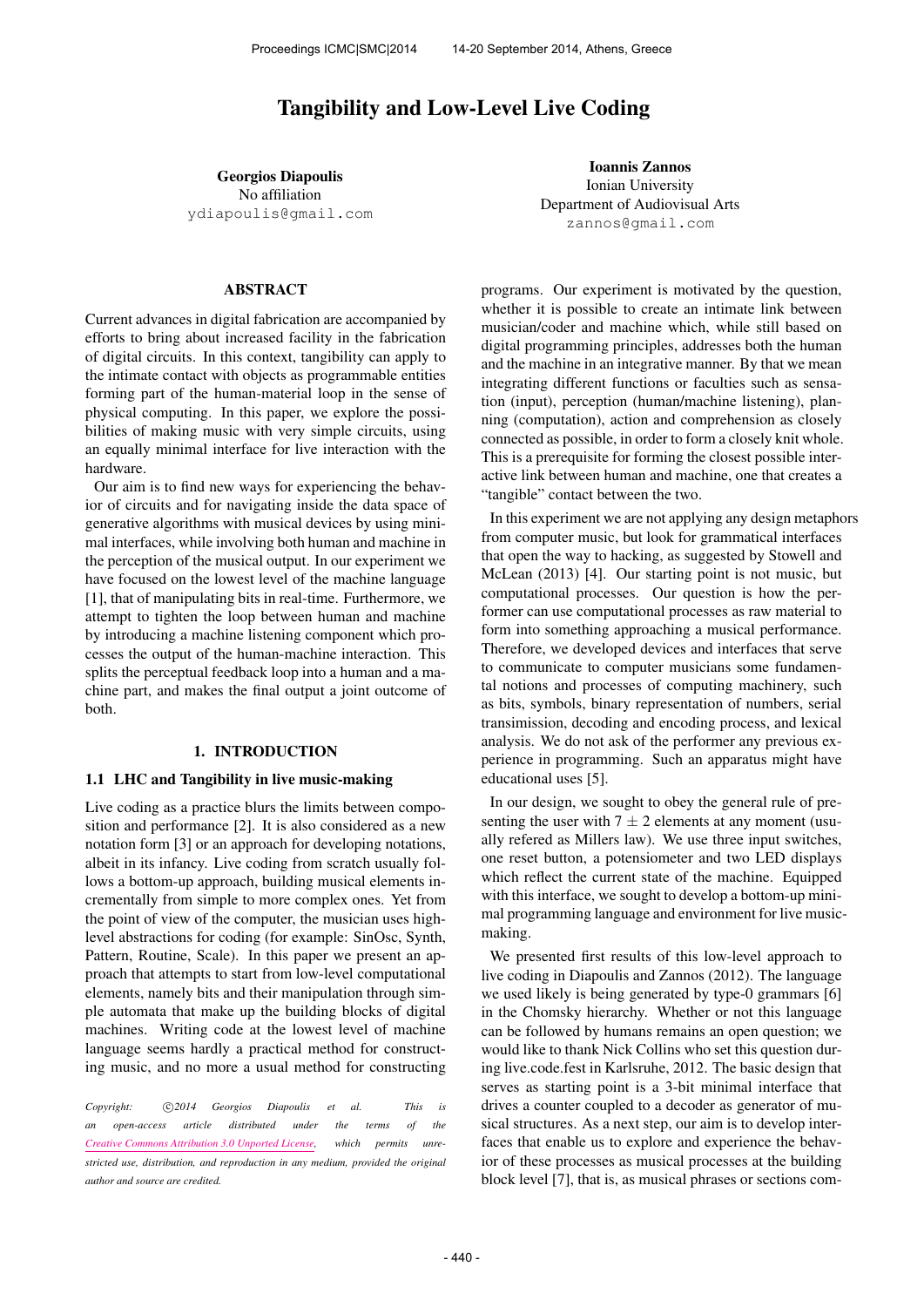

Figure 1. Schematic setup of our expreriment and its main components.

prised of groups of single note events. Here we present first results of this approach, which add higher-level processing of the initial output by the machine. This can in turn be used as musical material, thereby enriching the final outcome. Figure 1 presents schematically the overall setup of our experiment and its main components.

Futhermore, we have developed a new hardware interface which allows more intimate and direct tactile interaction with the digital circuit through flexible buttons that require very small and light movement, and can be operated while remaining almost entirely in contact with the device.

# 2. EXPERIMENTAL SETUP

Our experiment is based on the combination two elementary blocks of digital design: A counter and a decoder. Both are sequential circuits which can be represented by a finite state machine [8]. The counter is a 3-bit counter machine which operates as the modulo 8 function using 2's complement. The decoding machine is a Huffman decoder which operates with variable length code and uses a combinational encoding process to procudes symbol sequences from an alphabet of four symbols with specific weights. The human agent provides a 3-bit parallel input to the counter by means of three switches and a potentiometer. We have developed two different machines, one with a fixed clock and one with a variable clock rate. The potentiometer controls the counter's positive edge clock. It it is an external module which applies only to the machine with the variable clock rate. The output from the counter machine is read in serial order by the decoding machine. The decoder has a single bit input, and an output alphabet of four symbols (A, B, C, D).

In the original experiment, both machines were developed using prototype circuit boards and TTL technology. The output from the counter and the decoder are sent to an arduino board, which is connected to SuperCollider via USB cable. We use SimpleMessageSystem arduino's library which is controlled from ArduinoSMS class in SuperCollider. SuperCollider is responsible for real-time sound synthesis. We have mapped counter's output, numbers 1 to 7 to the seven diatonic degrees and 0 (zero) to silence (pause). The four symbols produced from the decoder provides us the opportunity for senondary mapping. The software used for this experiment was packaged as a Quark for

SuperCollider [9], named LHC  $^{1/2}$ , see Figure 2.



Figure 2. GUI interface implemented as a Quark for SuperCollider

Following diagram gives an overview of the experiment (Figure 3).



Figure 3. A high-level diagram of the system

<sup>1</sup> [https://github.com/iani/SC/tree/master/](https://github.com/iani/SC/tree/master/Quarks/iz.projects/LHC) [Quarks/iz.projects/LHC](https://github.com/iani/SC/tree/master/Quarks/iz.projects/LHC)

<sup>2</sup> [https://gist.github.com/yorgosdiapoulis/](https://gist.github.com/yorgosdiapoulis/11365609) [11365609](https://gist.github.com/yorgosdiapoulis/11365609)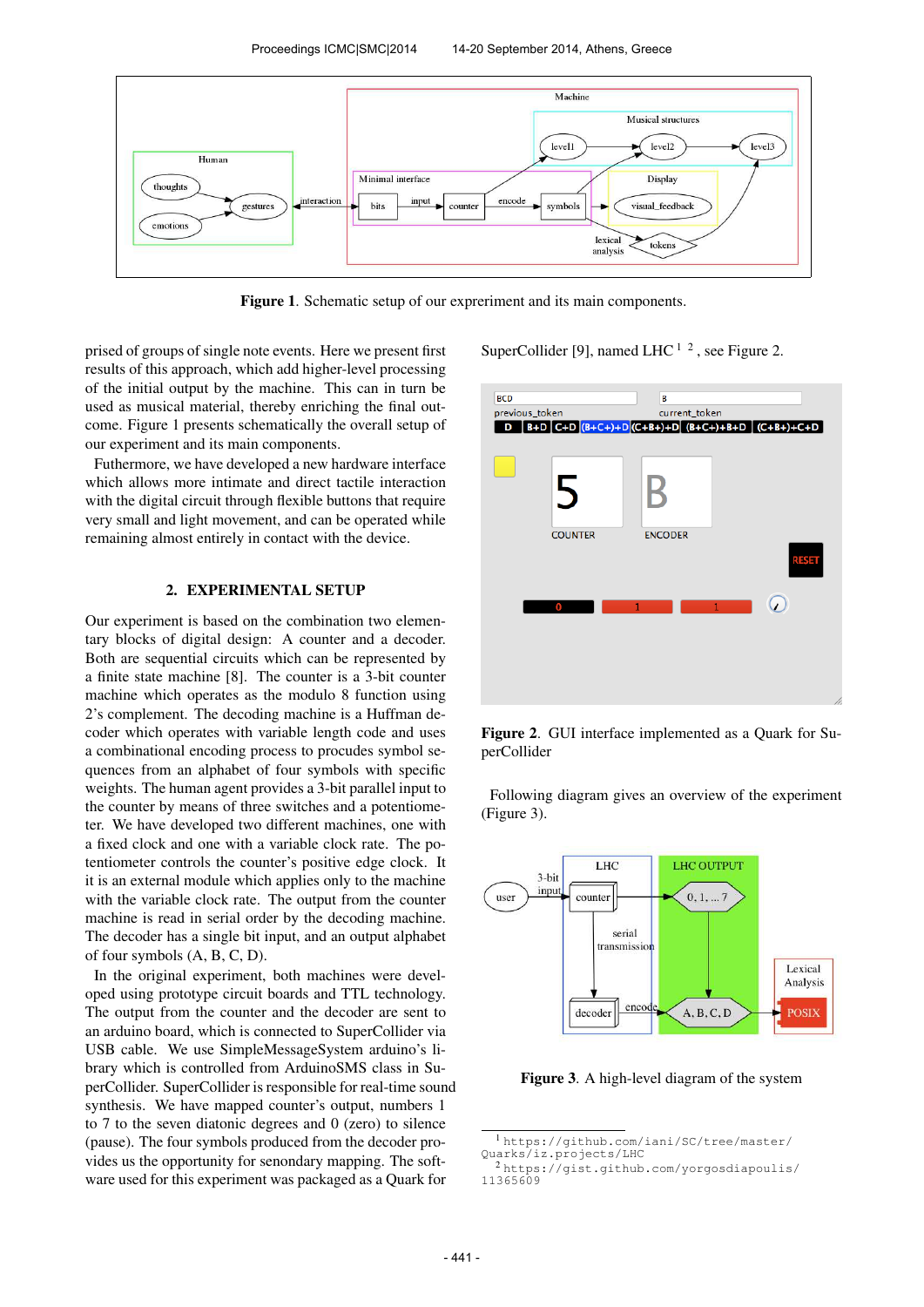# 3. PROCESSING AND OUTPUT

The input is provided by the human agent in terms of a 3-bit parallel input. This drives a counter machine which implement the modulo 8 addition function in 2's complement. The counter transmits in serial order the 3-bit output to Huffman decoder machine. The final output is a stream of symbols whose alphabet consists of the four symbols (A, B, C, D). Overall, the output produced by our initial device (2012) had three levels:

- 1. The output of a variable-rate counter programmed by the 3-bit switch interface and the potensiometer.
- 2. The output of sampling the states of the counter at a steady-rate, programmed only by the 3-bit switch interface.
- 3. The decoding of the sampled states by a Huffmann decoder into a stream whose alphabet consisted of the 4 symbols A, B, C and D.

# 4. OBSERVATION OF OUTPUT: EXPLORING PALINDROMES

From the three levels of output described above, output level 1 presents some interesting characteristics. The variablerate clock of the counter is adjusted by a knob, while the rate at which the state of the (variable-rate) clock is sampled by the software system that receives its output is steady. This creates a downsampling-artefact which results in quasipalindromic structures shown in Figure 4. We created a class LHCV $<sup>3</sup>$  in order to simulate this process and explore</sup> it in greater detail.



Figure 4. Original values of variable-rate clock in green, latched values by steady-rate clock in red

Through this simulation, we can confirm in software the emergence of quasi-palindromic structures which was observed in hardware. In this paper we give the formal framework for describing these phenomena.

Such an approach has applications in education but also in design at all levels. It also opens new ways to approach live coding [10]. The value of low-level approach has already been noted [11]. Here we try to take this approach to the limit.

At the core of the LHCV-sampling simulator is the following algorithm - as coded in SuperCollider:

{ Latch.ar( Stepper.ar( Impulse.ar( Line.kr (1,99,9) ) ), Impulse.ar(8) ) }.plot(9)

The above code produces quasi-palindromic structures as demonstrated in the following plot (Figure 5). The X-axis represents the number of samples and Y-axis represents the diatonic degrees from 1 to 7, and 0 (zero) is for pause.



Figure 5. Quasi-palindromic structures. Y-axis: diatonic degrees. X-axis: number of samples

The palindromes were a natural first outcome of the mechanism, and illustrated a way in which such an elementary process can be induced to produce structures that are recogniseable at a higher level - a kind of "emergence". The next question in this respect is to determine the ratios of counter rate and sampling rate at which such palindromes occur. The first argument of the Latch UGen is the input, while the second is the trigger for latching the value. The Stepper operates as the modulo 8 function and its first argument is the trigger. This observation demonstrates that by applying a linear function into the frequency argument of the trigger (Stepper) is an approach for generate quasipalindromic structures. A characteristic audible example is the following code excerpt in the form of a SuperCollider "tweet" (see [https://ccrma.stanford.edu/](https://ccrma.stanford.edu/wiki/SuperCollider_Tweets) [wiki/SuperCollider\\_Tweets](https://ccrma.stanford.edu/wiki/SuperCollider_Tweets)):

```
play{p=Impulse;SendTrig.ar(Changed.ar(a=
   Latch.ar(Stepper.ar(p.ar(Line.kr
    (99,1,40,1,0,2))),p.ar(8))),0,a)};
   OSCFunc({|m|(degree:m[3]).play},'/tr')
```
Code excerpt below builds a GUI for trying out various parameter configurations of the counter-sampling algorithm interactively <sup>4</sup> .

```
SynthDef(\lhcv, {|clk=1 xclk=1.1 input=1|
    var p = LFPulse;
    var signal = Latch.ar(Stepper.ar(p.ar(
       xclk), step: input), p.ar(clk));
        Out.ar(0, SinOsc.ar(100*signal))
}).synthGui(
```
<sup>3</sup> [https://github.com/aucotsi/sc3/blob/master/](https://github.com/aucotsi/sc3/blob/master/LHC/LHCV.sc) [LHC/LHCV.sc](https://github.com/aucotsi/sc3/blob/master/LHC/LHCV.sc)

<sup>&</sup>lt;sup>4</sup> The code makes use of the Lilt2 Library by Iannis Zannos, [https:](https://github.com/iani/Lilt2) [//github.com/iani/Lilt2](https://github.com/iani/Lilt2)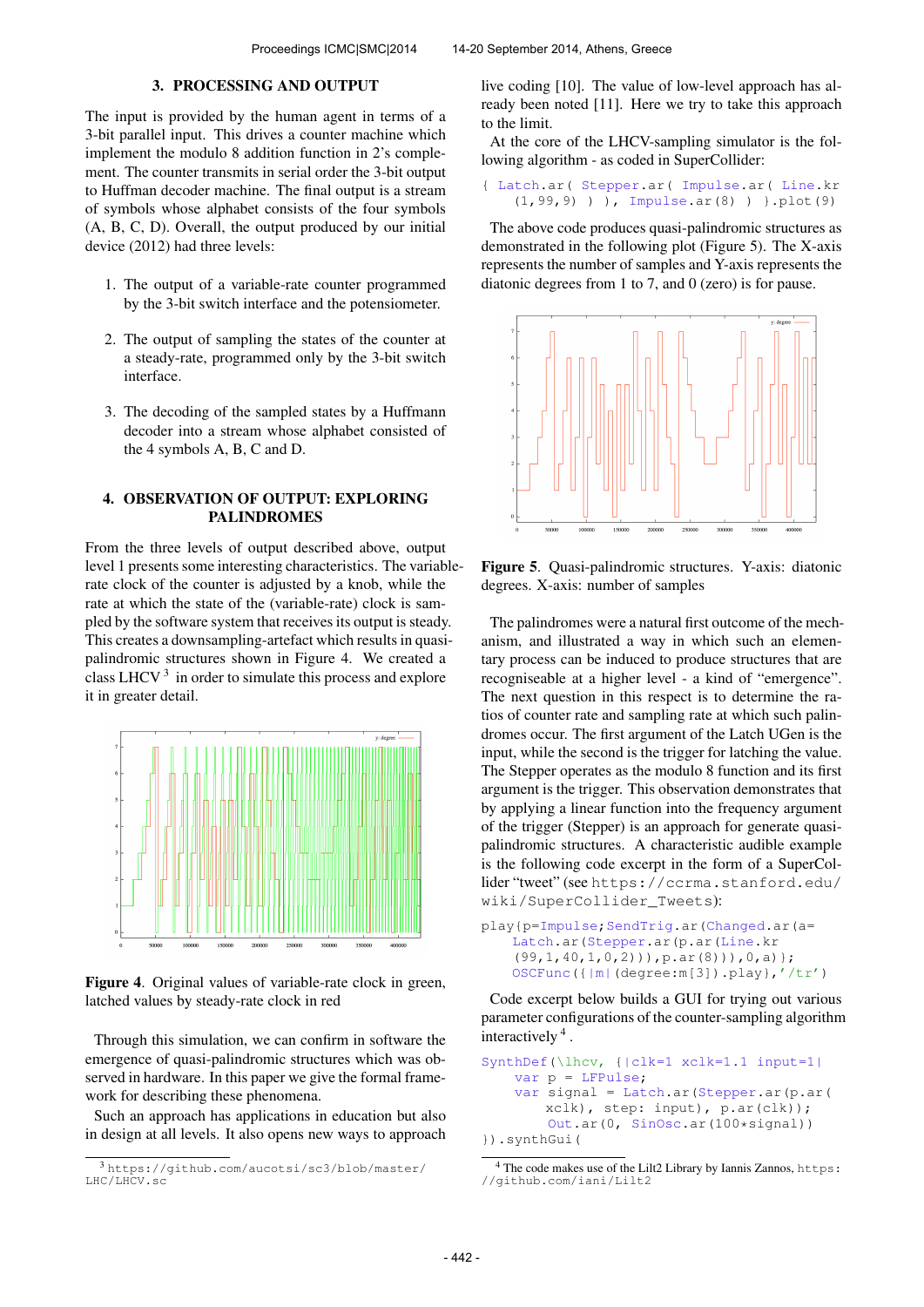```
specs: [
        clk: [0.1, 2.0],
        xclk: [1.0, 20.0],
        input: ControlSpec(0, 7, \lin, 1)
]);
```
# 5. IN SEARCH FOR FURTHER PATTERNS: A MINI-LANGUAGE FOR LHC (MLHC)

The observations about the emergence of patterns made at the first stage of the experiment above led to the question whether the machine could also detect patterns in the signal, using algorithmic ways of processing the output. Since the patterns of output level 1 were recognizeable by humans our "bet" was what kind of patterns the machine could recognize from the symbol stream that is the output of level 3. To analyse the string of symbols we employed the techniques of regular expressions, which are one of the first tools of choice for such tasks. These expressions define regular languages, that is formal languages that are equivalent to non-deterministic finite automata (NFA) [12]. We thus defined a mini-regular-language for musical live coding.

"mLHC" is a regular language in Chomsky hierarchy. The alphabet of that language consists of the output symbols from the decoder/encoder. Each word is being recognised at run-time through lexical analysis with POSIX expressions.

## 5.1 Alphabet

The alphabet consists of three letters (symbols). Symbol *A* is mapped to the empty string  $\varepsilon(A \to \varepsilon)$ . In such a way we can reduce the complexity of the tokens. So the alphabet is  $\Sigma = \{B, C, D\}.$ 

## 5.2 Language

We define the language L as a set which contains every product of the alphabet  $\Sigma^*$  and ends with the letter D, as follows:

 $L = \{w \in \Sigma^* : w \text{ every word that ends with a } D\}$ 

## 5.3 Regular expressions

Using the following POSIX expression we can recognize every token that ends with a "D", which is used as an endmarker. The set of the accepted words have an infinite cardinality, though they can be expressed by a finite state machine.

```
// POSIX expression
D|B+D|C+D|(B+C+)+D|(C+B+)+D|(B+C+)+B+D|(C+B
   +) +C+D
```
Where plus (+) symbol, stands for "at least one".

## 5.4 Graph for lexical analysis

Figure 6 shows the non-deterministic automaton (NFA) which describes visually the recognition process on the ongoing output string from the encoder.

The start state is q0 and the final state is q3.



Figure 6. NFA for lexical analysis

## 6. DISCUSSION: PHYSIOLOGY, PERCEPTION, INTERACTION

The crucial question underlying these experiments concerns the relationship of unconscious and consious processes in musical experience. Is it possible to conduct music making through programming in a similar way as traditional live music making activities, that is, to involve the intuitive (unconscious) and physical levels of the creative process together with the highly analytical processes of programming? Already our interface has been pushing in this direction, since it is possible to run the clock rate at the limits of the perception of individual notes.

# 6.1 Fast vs. Slow

It is inevitable that next generations will be faster in their interaction with machines. We could imagine future systems of HCI that will improve our capabilities into this<sup>5</sup>. Speed matters in evolution but this is not the case in art practices. Slow code <sup>6</sup> represent a completely different perspective into this. But we are making music. Music is a complex phenomenon and a really demanding task. "Should music interaction be easy?" [13].

## 7. CONCLUSION

In this paper we presented experiments in combining software and hardware coding, aided by visual representations of the behavior of the coupled hardware-software processes. The observations made through the present experiments relate to several questions regarding the character of live coding as an individual experience and as a cultural activity. For example, it has been asked whether live coding is just a state of mind [14] or a self-referential cultural activity [15]. Live coders possibly open a new approach to use of technology in art through the policy of "show us your screens", that is, through the public display of programming activity during performance. This approach does away with any buffers or security cushions that protect from users' "mistakes". In live coding, concerns on safety are raised at a different level than in other environments and creative settings [16]. Perhaps in this sense live coding redefines the

<sup>5</sup> Video by Click Nilson [https://www.youtube.com/watch?](https://www.youtube.com/watch?v=gi3jMQs0Gfs) [v=gi3jMQs0Gfs](https://www.youtube.com/watch?v=gi3jMQs0Gfs)

 $6$ <http://www.ludions.com/slowcode/>